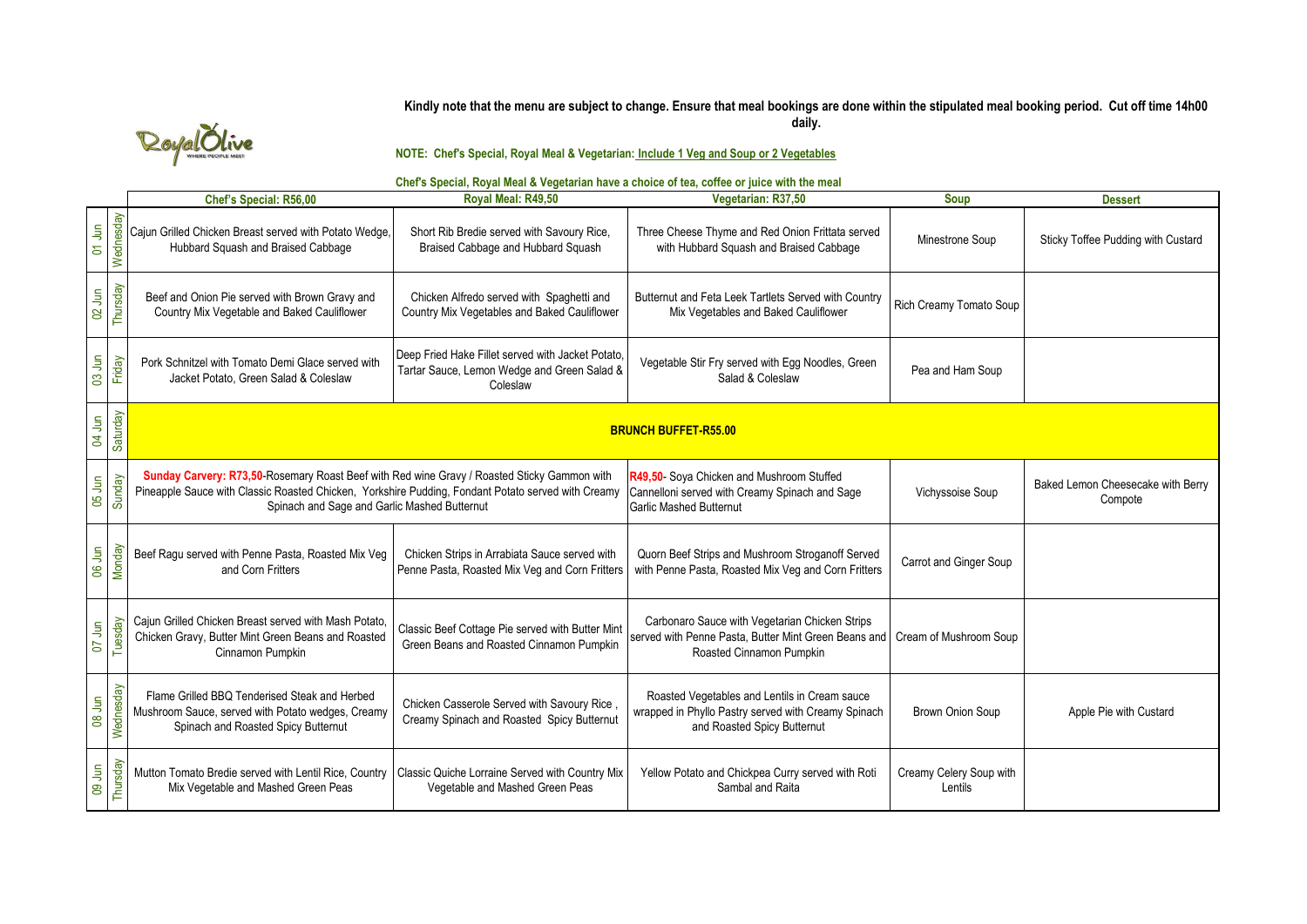

#### **NOTE: Chef's Special, Royal Meal & Vegetarian: Include 1 Veg and Soup or 2 Vegetables**

#### **Chef's Special, Royal Meal & Vegetarian have a choice of tea, coffee or juice with the meal**

|                    |               | Chef's Special: R56,00                                                                                                                                                                                                                                        | Royal Meal: R49,50                                                                                                                               | Vegetarian: R37,50                                                                                                                              | <b>Soup</b>                           | <b>Dessert</b>                       |
|--------------------|---------------|---------------------------------------------------------------------------------------------------------------------------------------------------------------------------------------------------------------------------------------------------------------|--------------------------------------------------------------------------------------------------------------------------------------------------|-------------------------------------------------------------------------------------------------------------------------------------------------|---------------------------------------|--------------------------------------|
| 10 Jun             | Friday        | Beef Steak served with Potato Wedges and Stir Fry<br>Vegetables and Carrot & Pineapple Salad                                                                                                                                                                  | Beer Batter Hake Fillet served with Potato<br>Wedges, Tartar Sauce, Lemon Wedge and Stir<br>Fry Vegetables and Carrot & Pineapple Salad          | Crispy Vegetable Spanakopita served with Potato<br>Wedges and Stir Fry Vegetable and Carrot & Pineapple<br>Salad                                | Three Bean Soup with<br>Crumbled Feta |                                      |
| $11$ Jun           | Saturday      | <b>BRUNCH BUFFET-R55.00</b>                                                                                                                                                                                                                                   |                                                                                                                                                  |                                                                                                                                                 |                                       |                                      |
| $12$ Jun           | Sunday        | Sunday Carvery: R73,50-Top Side Beef Roast with Sweet Bell Pepper / Crispy Pork with Sticky Brown<br>Sugar and Harissa Rub, Paprika Roasted Chicken Pieces served with Spicy Couscous with Roasted<br>Beetroot in Balsamic Reduction with Sautéed Green Beans |                                                                                                                                                  | R49.50- Jumbo Butternut Stuffed with Mushroom Feta<br>and Creamed Spinach served with sautéed Green<br>Beans and Beetroot in Balsamic Reduction | Rich Creamy Tomato Soup               | Golden Syrup Date Pudding with Cream |
| $13 \, \text{Jun}$ | Monday        | Chicken and Mushroom Enchiladas served with Orange<br>Infused Pumpkin and Char Grilled Baby Marrow                                                                                                                                                            | Beef Lasagne served with Orange Infused<br>Pumpkin and Char Grilled Baby Marrow                                                                  | Quorn Meatballs in Arrabiata Sauce served with<br>Spaghetti, Orange Infused Pumpkin and Char Grilled<br><b>Baby Marrow</b>                      | Broccoli Soup with Cheese             |                                      |
| 14 Jun             | Tuesday       | Beef Shin Osso Bucco served with Mashed Potato.<br>Creamed Spinach and Parsley Butter Corn                                                                                                                                                                    | Roast Chicken served with Mashed Potato.<br>Creamed Spinach and Parsley Butter Corn                                                              | Vegetable Biryani served with Sambals and Raita                                                                                                 | Chicken and Vegetable<br>Soup         |                                      |
| $15 \, \text{Jun}$ | Wednesday     | Baked Chicken Schnitzel with Cheese Sauce served<br>with Savoury Rice and Roasted Vegetables                                                                                                                                                                  | Chuck Stew served Savoury Rice and Roasted<br>Vegetables                                                                                         | Ravioli with Creamy Mushroom and Asparagus and<br>Roasted Vegetables                                                                            | Tomato Soup with<br>Parmesan Croutons | Apple Cinnamon Turnover              |
| 16 Jun             | Thursday      | Beef Stroganoff with Bell Peppers and Button<br>Mushrooms served with Brown Rice, Baton Carrots and<br>Broccoli                                                                                                                                               | Lemon and Herb Grilled Chicken Pieces served<br>with Crushed Potatoes, Baton Carrots and<br>Broccoli                                             | Spinach and Feta Lasagne served with Baton Carrots<br>and Broccoli                                                                              | <b>Brown Onion Soup</b>               |                                      |
| 17 Jun             | Friday        | BBQ Pork Rashers with Caramelised Onion served with<br>Potato Wedges and Coleslaw & Green salad                                                                                                                                                               | Oven Baked Crumbed Hake Fillet served with<br>Potato Wedges, Tartar Sauce, Lemon Wedge<br>and Coleslaw & Green Salad                             | Quorn Chicken and Vegetable Pie served with<br>Coleslaw & Green Salad                                                                           | Spicy Pumpkin Soup                    |                                      |
|                    | 18 Jun        | <b>BRUNCH BUFFET-R55.00</b>                                                                                                                                                                                                                                   |                                                                                                                                                  |                                                                                                                                                 |                                       |                                      |
| 19 Jun             | Sunday        | Fathers Day Sunday Lunch R73,50: Seared Mustard Beef with Roasted Butter Chicken or Glazed<br>Gammon with Roasted Butter Chicken served with Hasselback Sweet Potatoes and Roasted Vegetables                                                                 |                                                                                                                                                  | Sunday Lunch R49,50: Creamy Polenta served with<br>Roast Vine Tomatoes, Mushroom Ragout and Shaved<br>Parmesan Cheese                           | Creamy Mushroom Soup                  | Caramelized Sago Pudding             |
| $20 \text{ Jun}$   | <b>Monday</b> | Sweet Chilli Pork Stir Fry served with Basil Pesto<br>Spaghetti, Roasted Cauliflower and Butternut Fritters                                                                                                                                                   | Oven Baked Meatballs in Tomato and Basil<br>Sauce served with Linguine, Shaved Parmesan<br>Cheese, Roasted Cauliflower and Butternut<br>Fritters | Soya Mince Bolognaise served with Basil Pesto<br>Spaghetti Roasted Cauliflower and Pumpkin Fritters                                             | Green Split Pea soup                  |                                      |